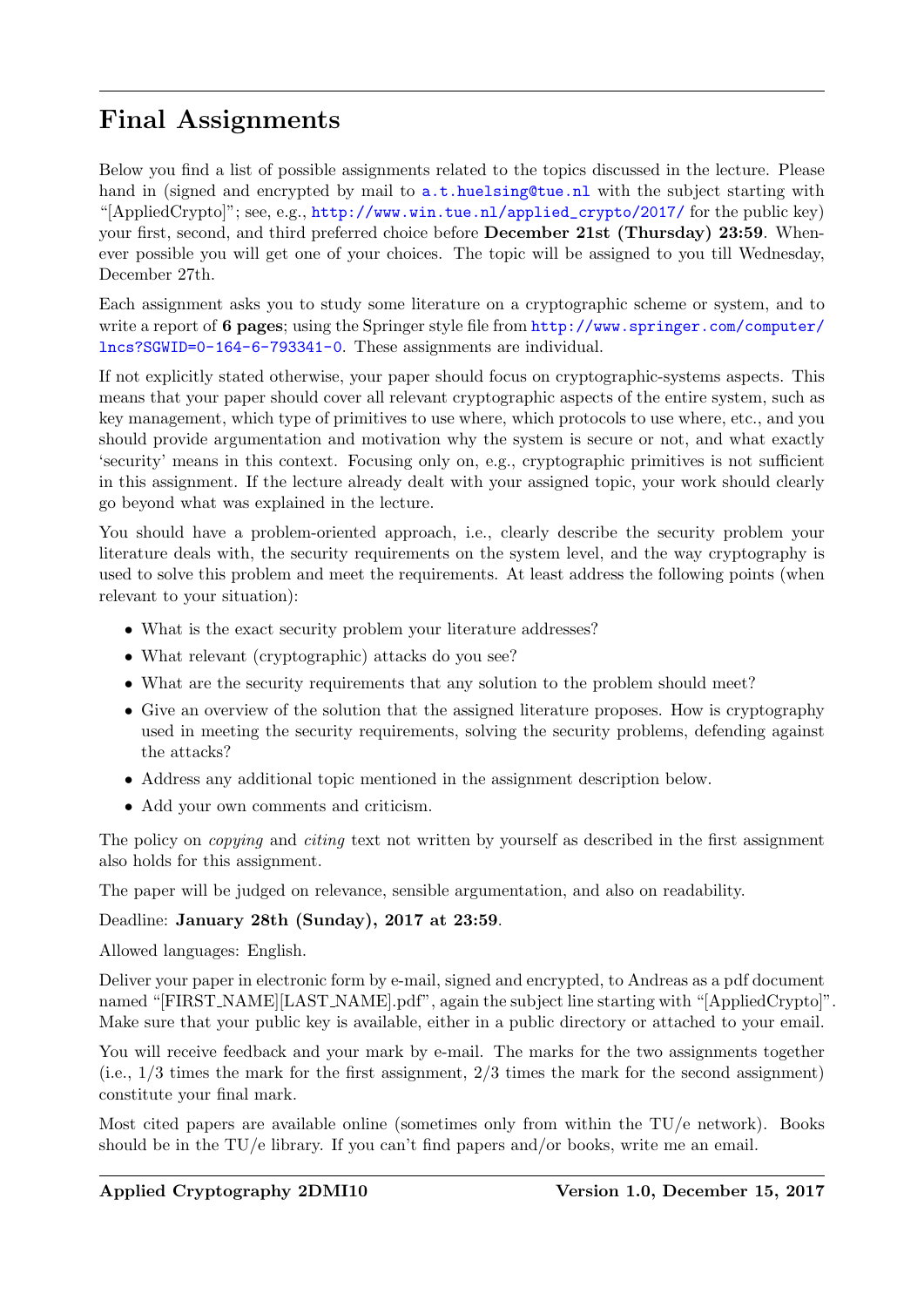## Individual Literature Assignments

The following list contains proposals from my side. If you have a topic that you are interested in but for which the list contains no assignment, you can contact me before the deadline. Please name a paper and a question related to that work that you want to answer. I will decide if this topic meets my requirements. The topic has to be closely related to one of the topics of the lecture.

## Topics

- 1. Replacing PKI. Study "Certificate-based Encryption" by Gentry ([http://eprint.iacr.org/](http://eprint.iacr.org/2003/183.pdf) [2003/183.pdf](http://eprint.iacr.org/2003/183.pdf)). Describe the cryptographic tools used and compare it to traditional PKI. Would you replace PKI with this? Why?
- 2. Replacing PKI. Study "Certicateless Public Key Cryptography" by Al-Riyami and Paterson (<http://eprint.iacr.org/2003/126.pdf>). Describe the cryptographic tools used and compare it traditional PKI. Would you replace PKI with this? Why?
- 3. Password-hashing. There recently was a password hashing competition running ([https:](https://password-hashing.net/) [//password-hashing.net/](https://password-hashing.net/)) that tried to find a new password hashing scheme to replace old schemes like bcrypt or PBKDF2. Describe the security requirements a password-hashing scheme should fulfill. Sketch the winner Argon2, describe how / why this algorithm met the requirements, and what issues where found recently.
- 4. eCash: Double-spending in bitcoin. Get yourself an overview of the bitcoin protocol. Then look into Double-Spending-Attacks ("Two Bitcoins at the Price of One? Double-Spending Attacks on Fast Payments in Bitcoin" by Karame, Androulaki, and Capkun). Describe the problem, the attack, and the proposed counter-measure. Then search for other countermeasures in literature and describe at least two.
- 5. ecash: Proof-Of-Stake. Read <https://eprint.iacr.org/2016/889.pdf>. Explain the concept of Proof-Of-Stake protocols. What is the difference to traditional bitcoin? How is security reasoned?
- 6. Quantum algorithms. Read Grover's original paper on his algorithm ([http://arxiv.org/](http://arxiv.org/abs/quant-ph/9605043) [abs/quant-ph/9605043](http://arxiv.org/abs/quant-ph/9605043)). Explain the algorithm such that it is accessible by a master student in computer science. Also, discuss the implications for cryptography and the lower bound results.
- 7. Privacy-preserving bitcoin. Study zero-cash (<http://zerocash-project.org/>), read their scientific paper and compare it to bitcoin. What is improved, what is getting worse? Describe the protocol, discuss the claimed security properties and if they are achieved.
- 8. Key transport. Take a look at A. Dent: "A designer's guide to KEMs" ([https://eprint.](https://eprint.iacr.org/2002/174/20051031:161821) [iacr.org/2002/174/20051031:161821](https://eprint.iacr.org/2002/174/20051031:161821)). Explain the concept of the KEM/DEM terminology, summarize the generic transformations presented, and explain one of the security reductions in detail. For the latter, focus on intuition and main ideas rather than technical details.
- 9. Mass surveillance. Explain the concept of Big-key cryptography. Which problem is tackled and how? Possible starting points are P. Rogaway: "The moral character of cryptographic work" (<http://web.cs.ucdavis.edu/~rogaway/papers/moral.pdf>) and Bellare, Kane, Rogaway: "Big-Key Symmetric Encryption: Resisting Key Exfiltration" ([https:](https://eprint.iacr.org/2016/541.pdf) [//eprint.iacr.org/2016/541.pdf](https://eprint.iacr.org/2016/541.pdf)).
- 10. Tor. The Tor Network does not use, e.g., steganography in order to hide Tor traffic; however, there are mechanisms to prevent governments from blocking Tor. Study the security of Tor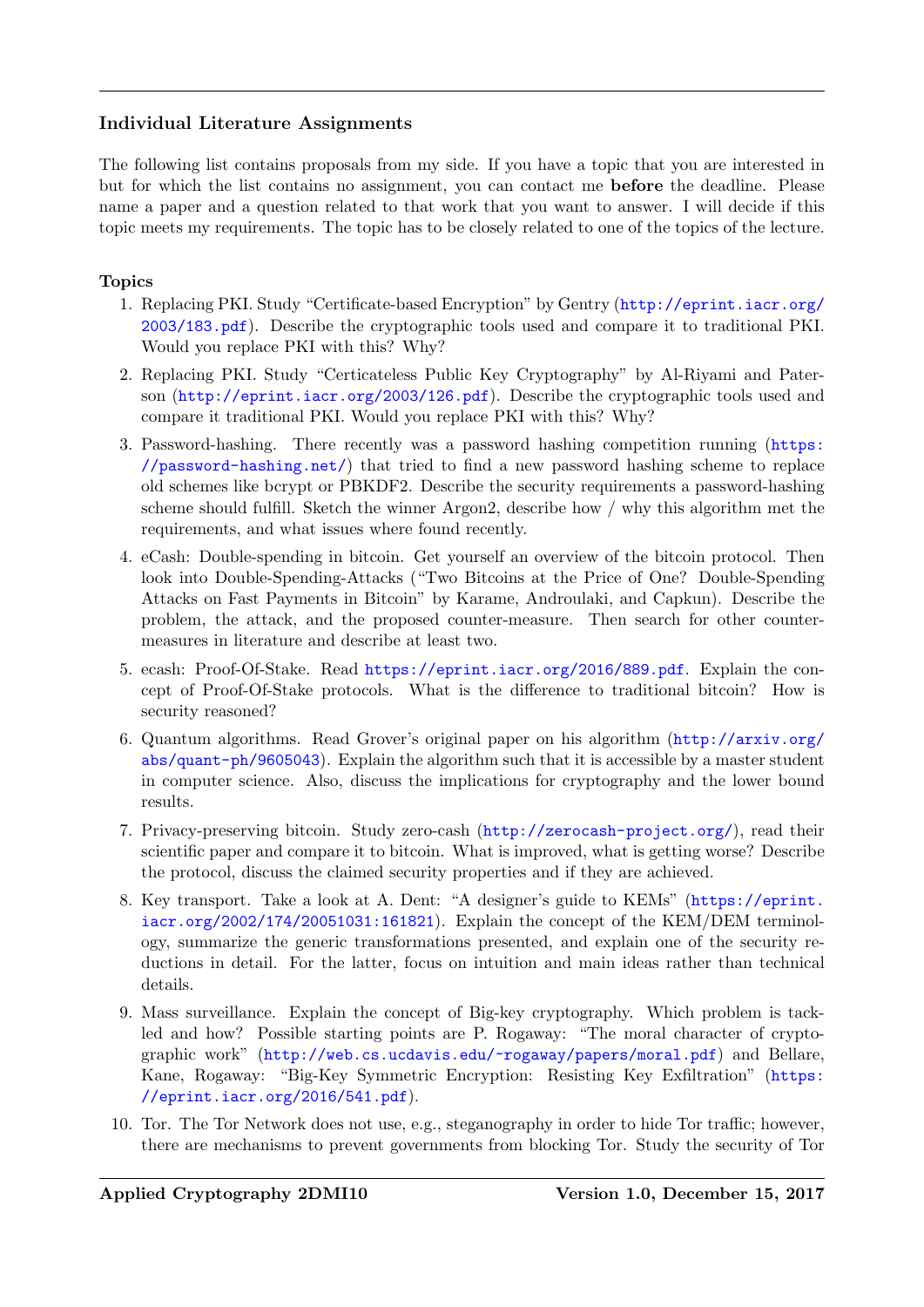in respect to censorship avoidance (e.g., blocking of Tor in China). What countermeasures are discussed in literature (e.g., "How China Is Blocking Tor" by Winter and Lindskog)?

- 11. Tor: Elligator. Read <https://elligator.cr.yp.to/elligator-20130828.pdf>. How does the scheme work. What does it achieve? How is this related to Tor (give context). What are possible limitations / attacks.
- 12. OTR. Study the TextSecure OTR protocol; describe the changes from version 1 to version 2 and the relation to the Axololt protocol. Use [https://github.com/WhisperSystems/](https://github.com/WhisperSystems/TextSecure/wiki) [TextSecure/wiki](https://github.com/WhisperSystems/TextSecure/wiki) as starting point when searching for literature.
- 13. Private messaging. Read "A Formal Security Analysis of the Signal Messaging Protocol" (<https://eprint.iacr.org/2016/1013>). Explain the security model used and give an intuition for the main proofs.
- 14. TLS. Study SSLv3, TLSv1.0, TLSv1.1, TLSv1.2, and the draft for TLSv1.3. Give a clear description of the differences of these versions of the protocols, and provide reasons for these differences. What attacks are prevented, what improvements are made? SSLv3 is described in RFC 6101, TLS versions are in RFC 2246, 4346 and 5246; the draft of TLSv1.3 is available online as well. Also have a look at Eric Rescorla: "SSL and TLS, Designing and Building Secure Systems".
- 15. TLS attacks. Study the weaknesses of TLS as pointed out in the paper "Lucky Thirteen: Breaking the TLS and DTLS Record Protocols" by AlFardan and Paterson, 2013. Include a description of their attack and suggested countermeasures.
- 16. TLS attacks. Study the "Logjam" attack on TLS as described in the paper "Imperfect Forward Secrecy: How Diffie-Hellman Fails in Practice" by Adrian et. al., 2015. Focus on the protocol-related aspect of the attack and include a description of suggested countermeasures.
- 17. TLS security. Summarize the paper "Indiscreet Logs: Persistent Diffie-Hellman Backdoors in TLS" (<https://eprint.iacr.org/2016/999.pdf>). Specifically explain how the the trapdoor with composite moduli works and how the backdoor was found in practice.
- 18. TLS security: Reaction attacks. Read the original paper on reaction attacks ([https://www.](https://www.schneier.com/academic/archives/1999/06/reaction_attacks_aga.html) [schneier.com/academic/archives/1999/06/reaction\\_attacks\\_aga.html](https://www.schneier.com/academic/archives/1999/06/reaction_attacks_aga.html)). Explain the attack. Explain how and under which conditions the attack works.
- 19. Attacks on RSA. Study the recent ROBOT attack (https://robotattack.org/). Read the scientific paper by the authors, explain the attack and its impact. Discuss countermeasures.
- 20. Passwords: Honeywords. Describe the Honeywords method used to improve the security of hashed password files from (<https://people.csail.mit.edu/rivest/pubs/JR13.pdf>). Discuss its strengths and weaknesses and how this system makes hashed password files more secure against attackers.
- 21. Lattice-based Crypto: LWE. Describe the LWE encryption scheme and the underlying security assumption (See the original paper [http://www.cims.nyu.edu/~regev/papers/qcrypto](http://www.cims.nyu.edu/~regev/papers/qcrypto.pdf). [pdf](http://www.cims.nyu.edu/~regev/papers/qcrypto.pdf) and the survey <http://www.cims.nyu.edu/~regev/papers/lwesurvey.pdf>). What does this have to do with lattices? In addition describe how Dual LWE Encryption works.
- 22. Lattice-based Crypto: GGH. Describe how the GGH signature scheme works and how to attack the scheme by using "Learning a Parallelepiped: Cyptanalysis of GGH and NTRU Signatures" (<http://www.cims.nyu.edu/~regev/papers/gghattack.pdf>). For more information on the GGH signature scheme, see [http://groups.csail.mit.edu/cis/pubs/shafi/](http://groups.csail.mit.edu/cis/pubs/shafi/1997-lncs-ggh.pdf) [1997-lncs-ggh.pdf](http://groups.csail.mit.edu/cis/pubs/shafi/1997-lncs-ggh.pdf).
- 23. Lattice-based Crypto: NTRU. Describe how the NTRU cryptosystem works (See for instance the PKCS Tutorial on [https://www.securityinnovation.com/products/encryption-libr](https://www.securityinnovation.com/products/encryption-libraries/ntru-crypto/ntru-resources.html)aries/